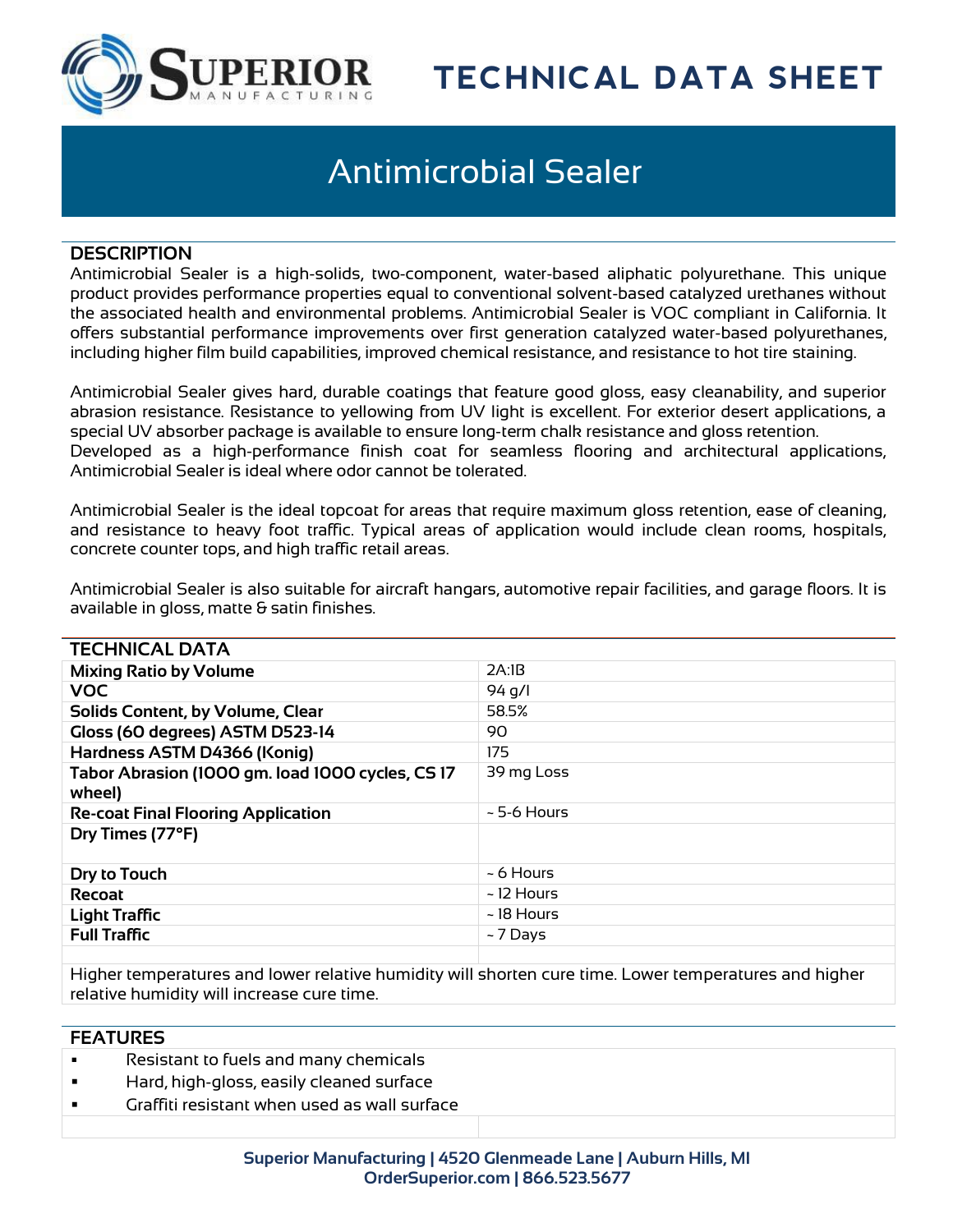

## **COLORS**

Factory supplied 6 standard colors and clear: White, Black, Delta Fog, Sterling, Wheat and Thatch Brown

### **PACKAGING**

Supplied in complete A+B 1.5 gallon (5.7 L) total volume mixed units. Use only as complete mixed unit, do not break down into partial mixes. Mix ratio 2A : 1B

### **CONCRETE MOISTURE**

Test for concrete moisture in accordance with ASTM F2170–19. If moisture is indicated to be in excess of 85% apply VaporSolve® system in accordance with the published technical data sheet. Consult your Superior Representative for further information.

#### **SURFACE PREPARATION**

Concrete must be cured for at least 30 days and be clean, structurally sound, and free of wax, loose paint or curing compounds. Concrete should be shot blasted to achieve a surface minimum texture of ICRI 3. Refer to ICRI Technical Guidelines 310-330 Selecting and Specifying Concrete Surface Preparation for Sealers, Coatings, Polymer Overlays, and Concrete Repair. Acid etching is not recommended and will void Manufacturer's warranty. Carefully follow the guidelines listed in the Arizona Polymer Flooring published application instructions available at www.Superiorfind.com. Vacuum prepared concrete surface to remove all dust. Previously coated surfaces that are soundly adhered must be mechanically cleaned and abraded to achieve uniformly gloss-free, open texture.

### **MIXING**

Mix only that amount of material that can be used in a 3-hour period at 77°F. Higher temperatures reduce work time. In hot weather, it is advisable to mix smaller batches. Premix Part A before adding part B. Mixing ratio is 2 parts A to 1-part B. Add part B slowly while mechanically agitating part A with a slow speed drill. Mix for 2 full minutes until completely homogenized. Material cannot be properly mixed by hand. Use a small "squirrel cage" mixer for mixing small amounts.

#### **APPLICATION**

Antimicrobial Sealer should be applied 200-350 sq. ft. per gallon by brush, roller or airless sprayer. Do not allow to puddle or accumulate in joint areas. Applications heavier than 200 sq. ft. per gallon will create bubbles in the cured coating. If multiple coats are required, and the material has cured for more than 24 hours, de-gloss with a black ScotchBrite® janitorial abrasive pad or fine sanding screen.

#### **SHELF LIFE**

One [1] year from date of manufacture in original unopened container. Store away from heat sources between 50 $\degree$ F and 85 $\degree$ F (10 $\degree$ C – 30 $\degree$ C). Do not allow to freeze.

#### **LIMITATIONS**

- Material must be mixed mechanically for proper performance.
- Application rate must be kept above 200 sq. ft. per gallon to avoid curing bubbles that occur in thicker applications.
- Applications over textured surfaces such as trowel-knock-down polymer concrete must be done with a 3/4" nap roller and pulled tightly to avoid leaving excessive product in recessed areas.
- Work life is considerably shortened over 90 degrees F.
- Do not apply material if the humidity is over 80% and/or poor ventilation. Improper cure will result.

#### **Superior Manufacturing | 4520 Glenmeade Lane | Auburn Hills, MI OrderSuperior.com | 866.523.5677**